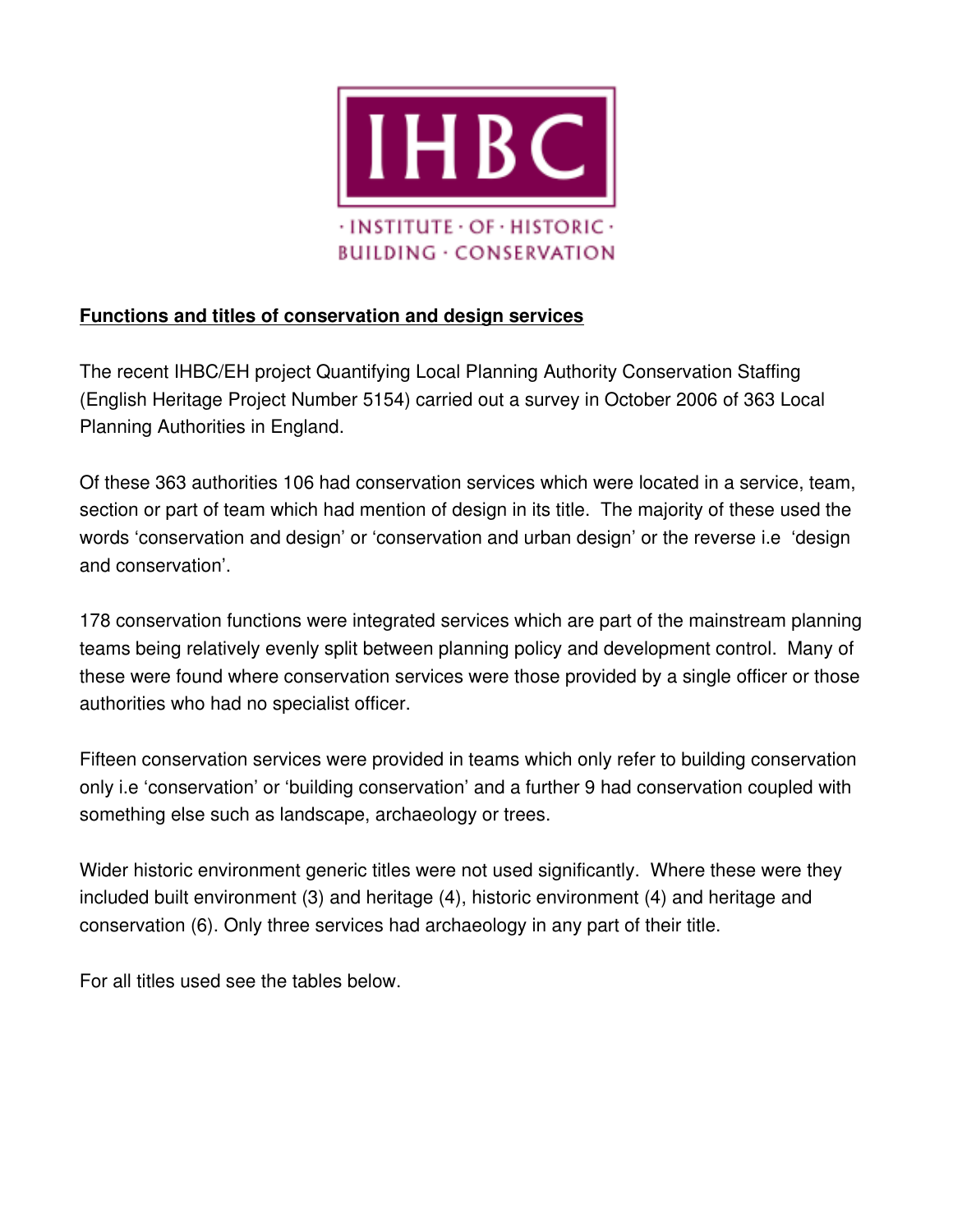#### **Service, team and sub team titles which include 'design'**

Assets, Design & Regeneration Built environment and design City Centre Projects & Urban Design Community Planning and Design Conservation & Design (29) Conservation & Urban Design (10) Conservation and Design & Landscape (2) Conservation, Design & Projects Conservation, Design and Transportation Design & Conservation (28) Design Services Design, Conservation & Sustainable Development Development Design Environment & Design Environmental policy and design Heritage & Design (2) Heritage and Urban Design Planning Policy & Design (2) Planning Policy, Design and conservation Planning, Development & Design Policy & Design Property and design Regeneration and design Strategic Projects group, Development and the environment Urban Design & Conservation (11) Urban Design (4)

### **Service, team and sub team titles with just 'conservation'**

Building Conservation (2) Conservation (13)

**Service, team and sub team titles with 'conservation' coupled with other title**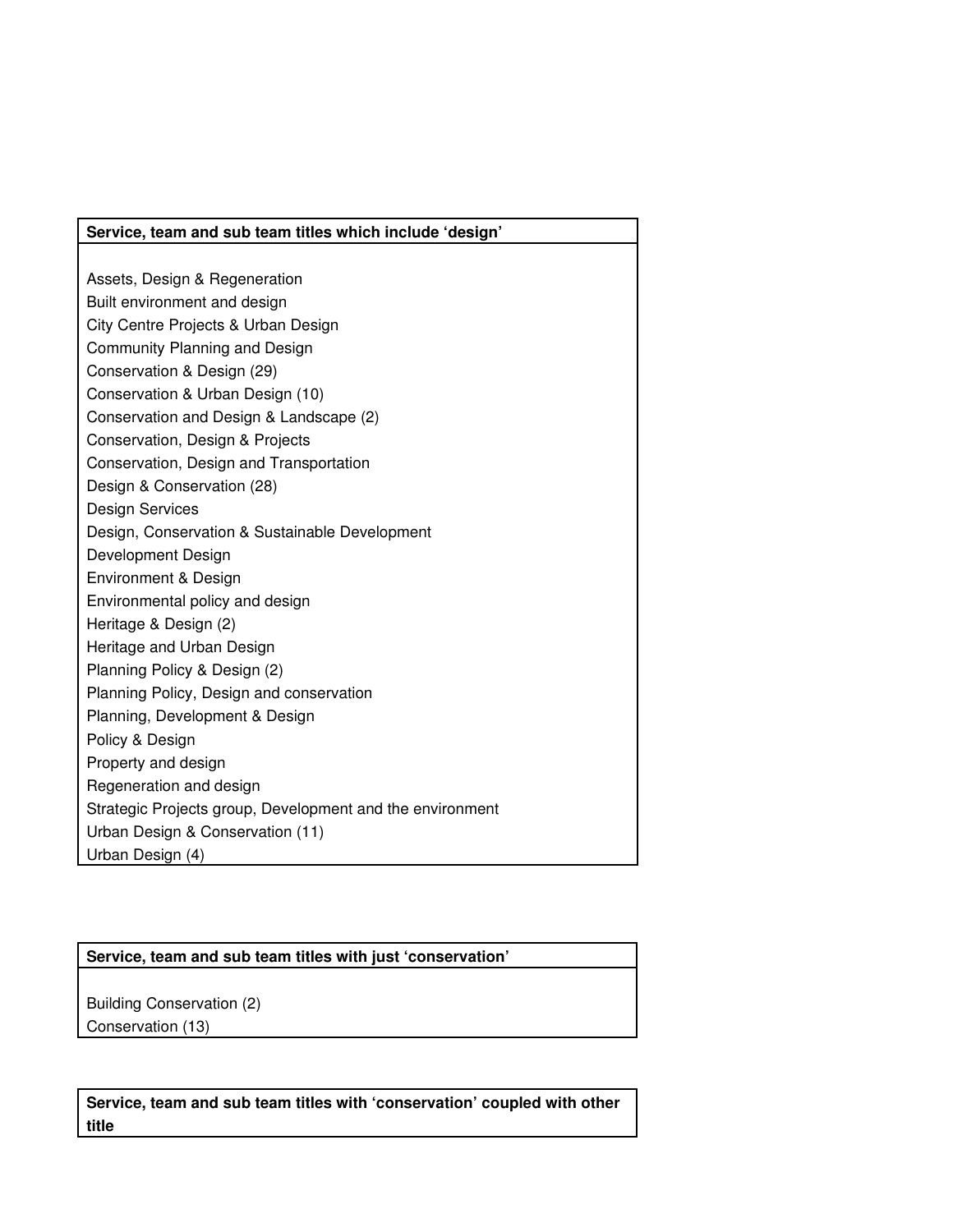Conservation & Land Management Conservation & Landscape Conservation & Policy Conservation & Renewal Conservation & Technical Support Conservation & Trees Conservation and Archaeology Conservation Landscape & Archaeology Economic Regeneration & Conservation

### **Service, team and sub team titles which are based in planning; either development control or planning policy**

Area Development and Building Control Area Management Development & Building Control (2) Development Control (16) Development Plan & Conservation Development Services (3) Environment & Regulatory services Environmental Planning (2) Environmental Planning and Conservation Forward Planning & Conservation (2) Forward Planning & Implementation Forward Planning (3) Housing & Planning (3) Landscape Planning and Conservation Local planning & economic policy Local Planning & Regeneration (2) Local Plans & Transportation Planning & Building Control (4) Planning & Community Development Planning & Development (4) Planning & Economic Regeneration Planning & Environment (2) Planning & Regeneration (4) Planning & Sustainability Planning & Transportation Policy (3) Planning (61) Planning and Environmental Strategy Planning Control and Conservation Planning Implementation Planning Policy & Conservation (4) Planning policy & specialist services Planning Policy & Standards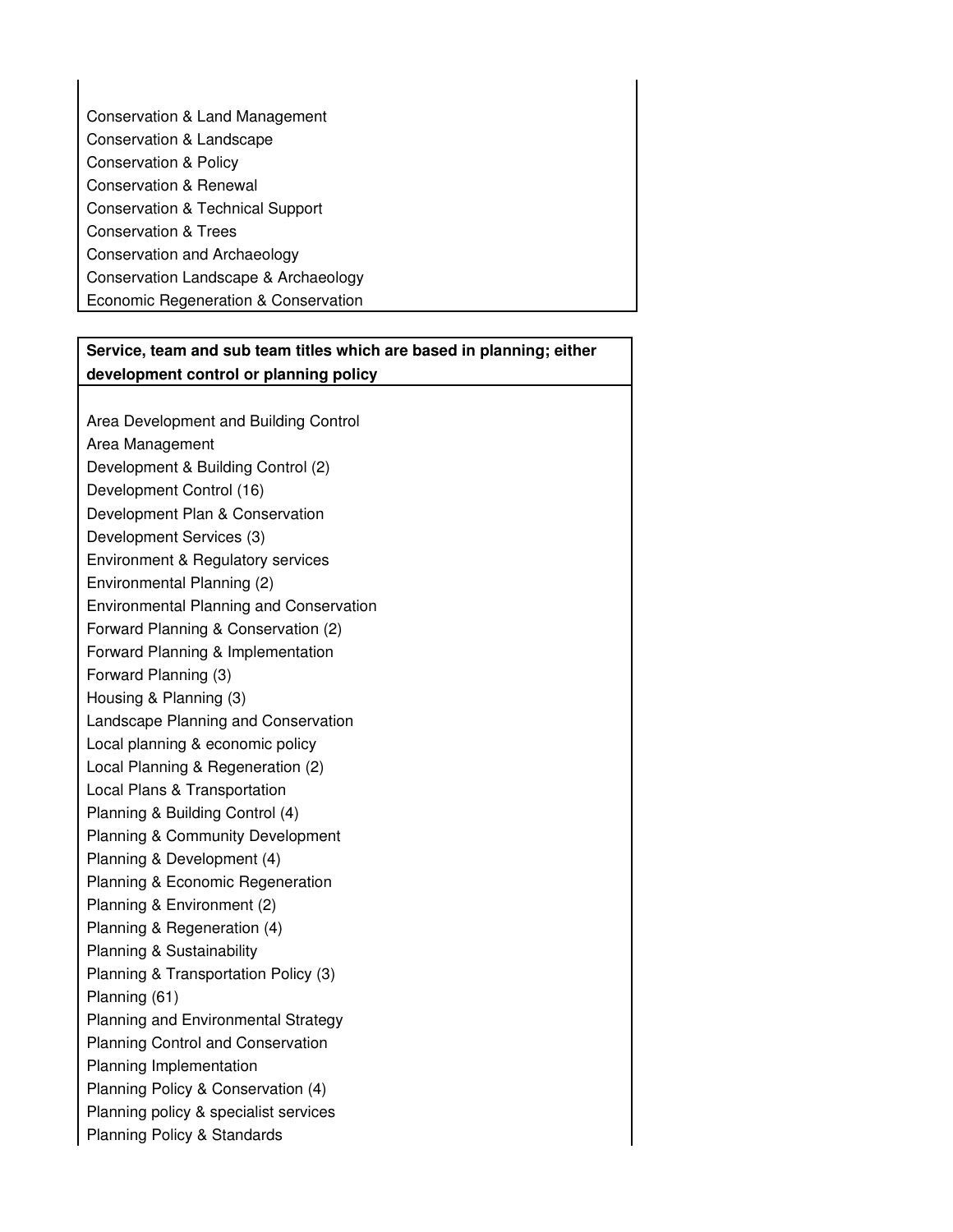Planning Policy (9) Planning policy and implementation Planning Regulation and Enforcement Planning services (12) Planning, Health & Environment Plans & Environment Policy & Conservation (4) Policy & Environment Policy & Implementation Policy and Heritage Policy performance and regeneration Regulatory services (4) Spatial Planning & Environmental Planning Strategic environmental and development services Strategic Planning & Development (2) Urban Policy & implementation

### **Service, team and sub team titles with heritage, historic environment related subject**

Archaeology and Historic Buildings Built Environment (3) Cultural heritage Heritage & Conservation (6) Heritage & Environment (2) Heritage & Leisure Heritage & Regeneration Heritage (4) Heritage Development Historic Areas Historic Environment (4)

### **Service, team and sub team with other titles**

Community Services Cultural Services Economic & Community Services Economic Regeneration Service Environment (3) Environment Services Environmental strategy, sustainable communities Implementation Neighbourhood and environment Policy & Strategy, Policy & Transport